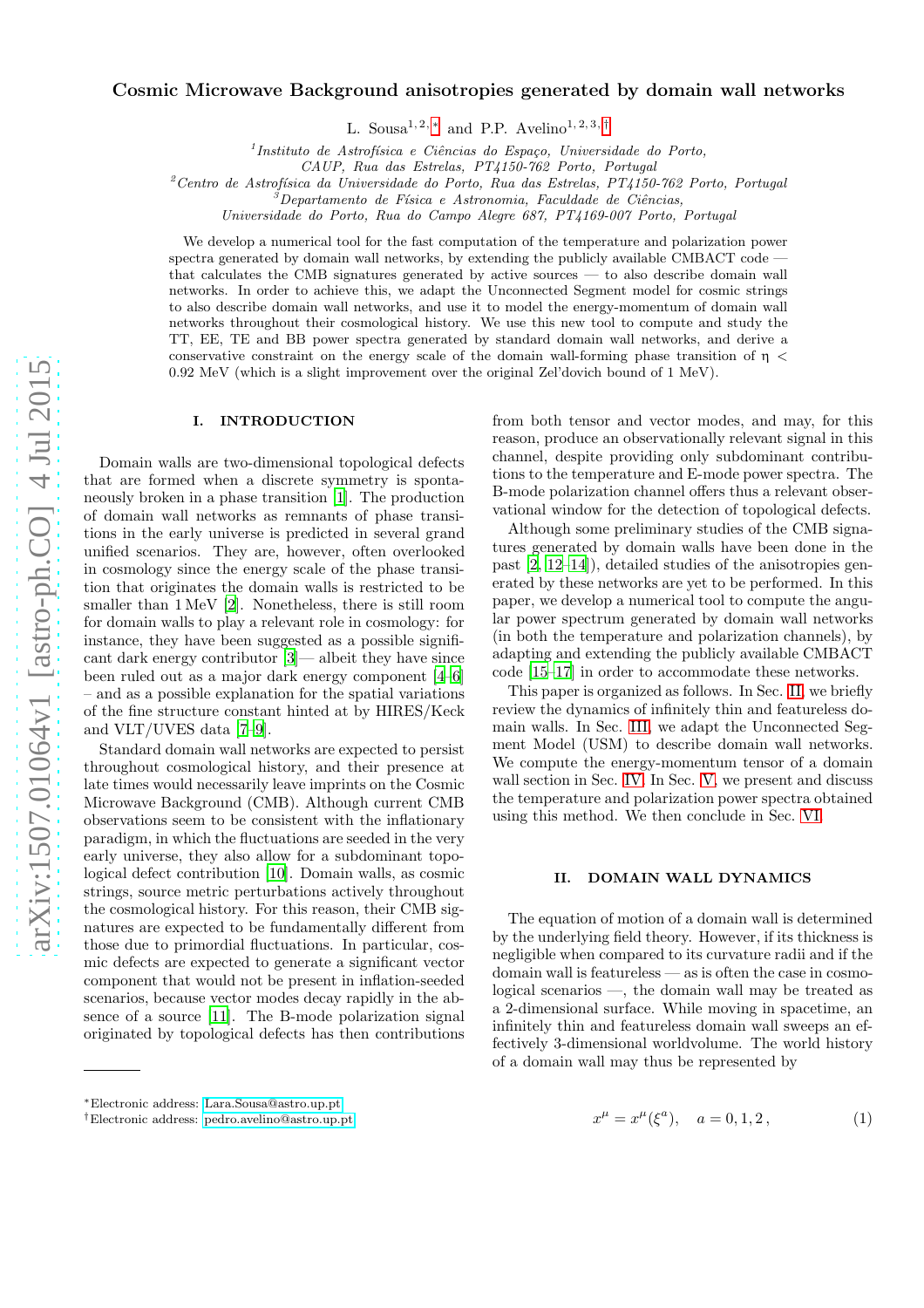where  $\xi_0$  is a timelike parameter and  $\xi_1$  and  $\xi_2$  are spacelike parameters. These parameters may be regarded, at least locally, as coordinates on the worldvolume. The action of such a domain wall is given by [\[1\]](#page-8-0)

<span id="page-1-1"></span>
$$
S = -\sigma \int d^3\xi \sqrt{-h}, \qquad (2)
$$

where  $\sigma$  is the mass per unit area of the domain wall,  $h = \det(h_{ab})$ , and

$$
h_{ab} = g_{\mu\nu} x^{\mu}_{,a} x^{\nu}_{,b} \tag{3}
$$

is the metric induced on the worldvolume by the background (or pull-back metric).

By varying the Nambu-Goto action in Eq. [\(2\)](#page-1-1) with respect to  $x^{\mu}$ , one obtains the following equation of motion for the dynamical variables  $x^{\mu}$ 

<span id="page-1-2"></span>
$$
\frac{1}{\sqrt{-h}} \left( \sqrt{-h} h^{ab} x^{\mu}_{,b} \right)_{,a} + \Gamma^{\mu}_{\nu\lambda} h^{ab} x^{\nu}_{,a} x^{\lambda}_{,b} = 0 \,. \tag{4}
$$

Let us now consider a domain wall in a flat Friedmann-Robertson-Walker (FRW) universe, whose line element is given by

$$
ds^{2} = a^{2}(\eta) \left[ -d\eta^{3} + dr^{2} + r^{2} \left( d\theta^{3} + \sin^{2} \theta d^{2} \phi \right) \right], \quad (5)
$$

where  $d\eta = dt/a(t)$  is the conformal time, t is the physical time, a is the cosmological scale factor, and  $(r, \theta, \phi)$  are spherical coordinates.

The domain wall equation of motion should be invariant under re-parameterization of the worldvolume. In an expanding background, the temporal-tranverse gauge, with

$$
x^{0} = \eta, \quad \text{and} \quad \dot{\mathbf{x}} \cdot \mathbf{x}^{'(i)} = 0, \quad (6)
$$

would be a natural choice. Note that, since domain walls are assumed to be featureless, their physical velocity is purely orthogonal. Let us choose, for simplicity, a set of spacial parameters for the domain wall that are also orthogonal in the vicinity of the point under consideration, so that

$$
\mathbf{x}^{'(i)} \cdot \mathbf{x}^{'(j)} = 0.
$$
 (7)

Here,  $x^{\mu} = (\eta, \mathbf{x})$ , dots and '(*i*) represent derivatives with respect to conformal time and the i-th spatial parameter of the worldvolume, respectively, and the latin indices in parentheses refer to the spatial parameters of the wall.

In this gauge, Eq. [\(4\)](#page-1-2) yields

$$
-2\phantom{.00}
$$

<span id="page-1-3"></span>
$$
\ddot{\mathbf{x}} + 3\mathcal{H} (1 - \dot{\mathbf{x}}^2) \dot{\mathbf{x}} = \frac{1}{\epsilon} \left\{ \left( \frac{\mathbf{x}^{(1)} \mathbf{x}^{(2)}}{\epsilon} \right)^{(1)} + \left( \frac{\mathbf{x}^{(1)} \mathbf{x}^{(2)}}{\epsilon} \right)^{(2)} \right\}, \qquad (8)
$$

$$
\dot{\epsilon} = 3\mathcal{H}\epsilon \dot{\mathbf{x}}^2, \qquad (9)
$$

where

$$
\epsilon = \sqrt{\frac{\mathbf{x}'^{(1)^2}\mathbf{x}'^{(2)^2}}{1 - \dot{\mathbf{x}}^2}}
$$
(10)

is the coordinate energy per unit area, and  $\mathcal{H} = \dot{a}/a$ .

# <span id="page-1-0"></span>III. MODELING THE DOMAIN WALL NETWORK

The main objective of this article is to devise a numerical tool to compute the temperature and polarization power spectra generated by domain wall networks. In order to attain this goal, different approaches might be followed (as was done for cosmic strings): one may either use numerical simulations of domain wall networks, or use a phenomenological model to describe the network dynamics. Here, we choose to follow the latter option, given the adaptability of this model based approach: it allows for the description of different scenarios (by calibration of its free parameters), and it is not as constrained in terms of dynamical range as simulations often are.

For cosmic strings, this approach lead to the development of a publicly available tool for the computation of the temperature and polarization power spectrum generated by these networks — the CMBACT code [\[15](#page-9-5), [16](#page-9-7)] — that is based on the phenomenological Unconnected Segment Model (USM) [\[18](#page-9-8)[–20\]](#page-9-9) to describe the energymomentum tensor of the cosmic string networks. This tool was proven successful in predicting the shape of the angular power spectrum generated by cosmic string networks obtained using other models (see e. g. [\[21](#page-9-10), [22\]](#page-9-11)). It not only provides a good fit to the angular power spectrum predicted using Nambu-Goto simulations, but may also be calibrated in such a way as to mimic that obtained in Abelian-Higgs simulations (by calibrating it to match the field theory unequal time correlators predicted by field theory simulations) — the so-called Abelian-Higgs mimic models described in [\[10\]](#page-9-1). Moreover, the bispectrum of cosmic string induced matter fluctuations predicted by CMBACT is in good agreement with that computed using perturbation theory [\[23\]](#page-9-12). The USM and CMBACT are, then, a flexible and robust framework to compute CMB anisotropies generated by cosmic strings, and, for this reason, we choose to extend them for domain wall networks.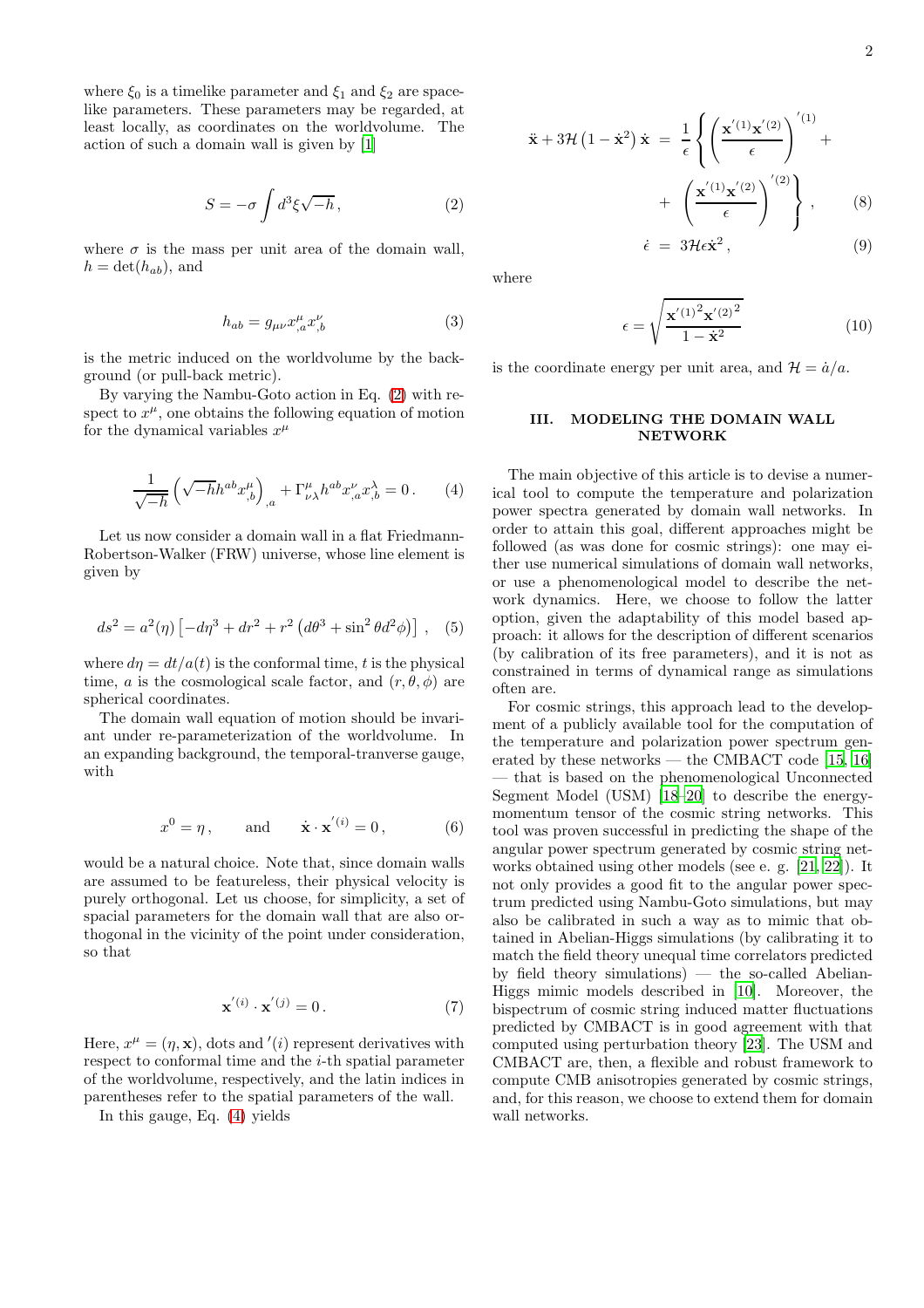## A. The Velocity-Dependent One-Scale Model for Domain Walls

Let us now consider a domain wall network in a FRW universe, and assume that the network is statistically homogeneous on sufficiently large scales. In this case, two variables are sufficient to describe the large-scale cosmological evolution of the domain wall network. One such variable is the root-mean-squared (RMS) velocity of the network,  $\bar{v} = \sqrt{\langle v^2 \rangle}$ , defined as

$$
\bar{v}^2 = \frac{\int v^2 \epsilon d^2 \xi}{\int \epsilon d^2 \xi},\qquad(11)
$$

where  $v = |\dot{\mathbf{x}}|$  is the microscopic velocity. The other dynamical variable is the characteristic lengthscale of the network, L, defined as

<span id="page-2-0"></span>
$$
\rho = \frac{\sigma}{L} \,,\tag{12}
$$

where  $\rho$  is the average domain wall energy density.

The Velocity-dependent One-Scale (VOS) model provides a quantitative description of the large-scale dynamics of domain wall networks, by following the cosmological evolution of these two variables. The evolution equation for the RMS velocity may be obtained by averaging the microscopic equation of motion for a domain wall in Eq. [\(8\)](#page-1-3). On the other hand, one may obtain an equation of motion for the characteristic lengthscale of the network by differentiating the total energy density in domain walls — given by

$$
E = \sigma a(\eta) \int \epsilon d^2 \xi \,, \tag{13}
$$

— and using Eqs.  $(9)-(12)$  $(9)-(12)$ . These equations assume the form:

$$
\dot{\bar{v}} = (1 - \bar{v}^2) \left[ \frac{\kappa}{l} - 3\mathcal{H}\bar{v} \right], \qquad (14)
$$

$$
\dot{l} = 3\bar{v}^2 \mathcal{H} l + \tilde{c}\bar{v},\qquad(15)
$$

and were derived in [\[24](#page-9-13)[–26\]](#page-9-14). (See also Refs. [\[27](#page-9-15), [28\]](#page-9-16) for a unified framework for the description of topological defects of arbitrary dimensionality.) Here, and for the rest of this paper, we choose to work with the comoving characteristic length,  $l = L/a$ . Moreover, we have introduced the phenomenological parameters  $\tilde{c}$  and  $\kappa$  that quantify, respectively, the energy loss caused by domain wall interactions and the effect of wall curvature on their dynamics. In this paper, we will assume these parameters take the values

$$
\tilde{c} = 0.34 \quad \text{and} \quad \kappa = 0.98 \,, \tag{16}
$$

as indicated by the latest calibration of the VOS model against field theory simulations of standard domain wall networks [\[29\]](#page-9-17), during both the radiation and matter eras. Note that non-standard domain wall networks, such as networks with junctions, may also be describe by this model [\[5\]](#page-8-6). In that case, however, these parameters would need to be recalibrated.

#### B. An Unconnected Section Model for Domain Walls

The VOS model merely provides a description of the large scale dynamics of a domain wall network. However, this is not sufficient to compute the cosmic microwave signature generated by domain walls: one also needs to characterize the energy-momentum tensor of the network in order to do so. To achieve this, we follow closely the USM for cosmic strings [\[18](#page-9-8)[–20\]](#page-9-9), and adapt it in order to describe domain walls. We preserve the essential elements of this framework and, therefore, we will only briefly review its essential features. In this model, the network of domain walls is represented by a collection of uncorrelated, flat and square domain walls, that have been produced simultaneously at some early time. The VOS model is used to set the comoving length of the network at any given time — so that each wall has a comoving area  $l^2(t)$  —, and to fix the magnitude of the velocity of the segments.

The positions of the domain walls are drawn from an uniform distribution in space. Moreover, the direction of their velocity is chosen from a uniform distribution on a two sphere and, since we are assuming that the domain walls are featureless and, consequently, that their velocities are purely orthogonal, this direction also determines the orientation of the domain wall.

Throughout cosmic history, a fraction of domain walls decays at each epoch, so that the energy loss caused by domain wall interactions is taken into account. As is the case with the USM for cosmic strings, all domain walls that decay at the same time are consolidated in a single section. The number of sections that decay between instants  $\eta_{i-1}$  and  $\eta_i$  is given by

$$
\mathcal{N}(\eta_i) = \mathcal{V}\left[n\left(\eta_{i-1}\right) - n\left(\eta_i\right)\right],\tag{17}
$$

where V is the simulation volume, and  $n(\eta)$  is the number density of domain walls

$$
n(\eta) = \frac{C(\eta)}{l^3(\eta)}.
$$
\n(18)

Here  $C(\eta)$  is determined by requiring that the number of walls is given by  $V/l^3(\eta)$  at any given time. In this way, at any given epoch, the number density of domain wall sections in the USM is in agreement with that predicted by the VOS model.

The decay of domain walls must necessarily be accompanied by a turning-off of the energy-momentum of that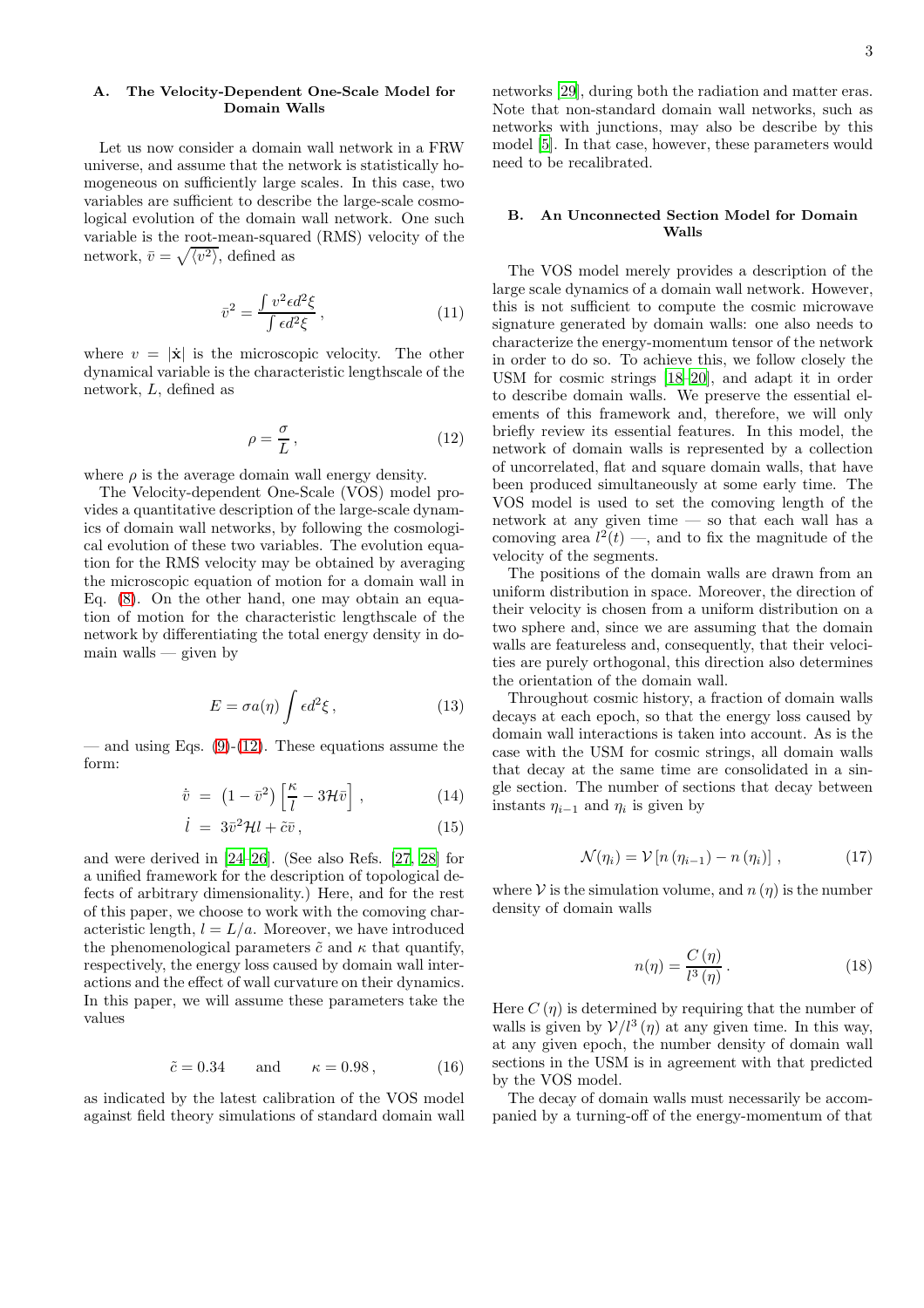fraction. As is the case for the USM for cosmic strings, this effect is included by expressing the Fourier transform of the total energy-momentum as

$$
\Theta_{\mu\nu}(\mathbf{k},\eta) = \sum_{i=1}^{N} \left[ \mathcal{N}(\eta_i) \right]^{\frac{1}{2}} \Theta_{\mu\nu}^{i} T^{\text{off}}(\eta, \eta_i, L_{\text{f}}), \qquad (19)
$$

where the sum runs over all the  $N$  domain wall sections,  $\Theta^i_{\mu\nu}$  is the Fourier transform of the energy-momentum tensor of the  $i$ -th domain wall section. Furthermore,  $T<sup>off</sup>(\eta, \eta_i, L_f)$  is a function that controls domain wall decay and turns off their energy-momentum contribution:

$$
T^{\text{off}}(\eta, \eta_i, L_f) = \begin{cases} 1 & , \text{ for } \eta < L_f \eta_i \\ \frac{1}{2} + \frac{1}{4} \left( y^3 - 3y \right) & , \text{ for } L_f \eta_i < \eta < \eta_i , \\ 0 & , \text{ for } \eta_i < \eta \end{cases}
$$
 (20)

where

$$
y = 2 \frac{\ln(L_f \eta_i)/\eta}{\ln(L_f)} - 1, \qquad (21)
$$

and  $L_f$  is a parameter that controls the speed of domain wall decay.

## <span id="page-3-0"></span>IV. THE ENERGY-MOMENTUM TENSOR OF A DOMAIN WALL

With the USM for domain wall networks set up, the only other ingredient missing is the energy-momentum tensor of the domain wall sections. The energymomentum tensor of an infinitely thin and featureless domain wall may be obtained by varying the action in Eq. [\(2\)](#page-1-1) with respect to the metric tensor  $g_{\mu\nu}$ :

$$
T_{\mu\nu}\sqrt{-g} = \sigma \int d^3\xi \delta^{(4)} \left[x^\mu - x^\mu(\xi^a)\right] \left\{\sqrt{-h}h^{ab}x^{\mu}_{,a}x^{\nu}_{,b}\right\}.
$$
\n(22)

In the temporal-transverse gauge, it assumes the form

$$
T_{\mu\nu}(\eta, \mathbf{x}) = \sigma \int d\eta d^2 \xi \delta^{(4)} \left[ x^{\mu} - x^{\mu}(\eta, \xi_1, \xi_2) \right] \left\{ \epsilon \dot{x}^{\mu} \dot{x}^{\nu} - \epsilon^{-1} \left( \mathbf{x}'^{(2)^2} x'^{(1)^{\mu}} x'^{(1)^{\nu}} + \mathbf{x}'^{(1)^2} x'^{(2)^{\mu}} x'^{(2)^{\nu}} \right) \right\},\tag{23}
$$

where  $\delta^{(4)}(x)$  is the 4-dimensional Dirac delta function. Returning to the USM for domain walls, the Fourier transform of the energy-momentum tensor of a domain wall section is, then, given by

$$
\Theta_{\mu\nu}(\mathbf{k},\eta) = \int d^3 \mathbf{x} e^{i\mathbf{k}\cdot\mathbf{x}} T_{\mu\nu}(\eta,\xi_1,\xi_2)
$$
\n
$$
= \sigma \int_{-l/2}^{l/2} d\xi_1 \int_{-l/2}^{l/2} d\xi_2 e^{i\mathbf{k}\cdot\mathbf{x}} \left\{ \epsilon \dot{x}^{\mu} \dot{x}^{\nu} - \epsilon^{-1} \left( \mathbf{x}'^{(2)} \dot{x}^{\prime (1)}^{\mu} \dot{x}'^{(1)}^{\nu} + \mathbf{x}'^{(1)} \dot{x}^{\prime (2)}^{\mu} \dot{x}'^{(2)}^{\nu} \right) \right\}.
$$
\n(24)

The spatial coordinates of a domain wall section may be expressed, in this gauge, as

$$
\mathbf{x} = \mathbf{x_0} + \xi_1 \hat{\mathbf{x}}^{'(1)} + \xi_2 \hat{\mathbf{x}}^{'(2)} + v\eta \dot{\hat{\mathbf{x}}},
$$
 (25)

where  $x_0$  is the (random) position of its center of mass,

 $\dot{\hat{\mathbf{x}}}$  and  $\hat{\mathbf{x}}'$ <sup>(i)</sup> are unitary vector with the direction of the velocity and of the spatial directions of the domain wall. Assuming, without loss of generality that  $\mathbf{k} = k\hat{\mathbf{e}}_3$ , we have that

$$
\Theta_{00} = 4\sigma\gamma\sqrt{2}\cos\left(k\cdot\mathbf{x} + vk\eta\dot{\hat{\mathbf{x}}}_3\right) \frac{\sin\left(kl\hat{\mathbf{x}}_3^{'(1)}/2\right)\sin\left(kl\hat{\mathbf{x}}_3^{'(2)}/2\right)}{k^2\hat{\mathbf{x}}_3^{'(1)}\hat{\mathbf{x}}_3^{'(2)}},\tag{26}
$$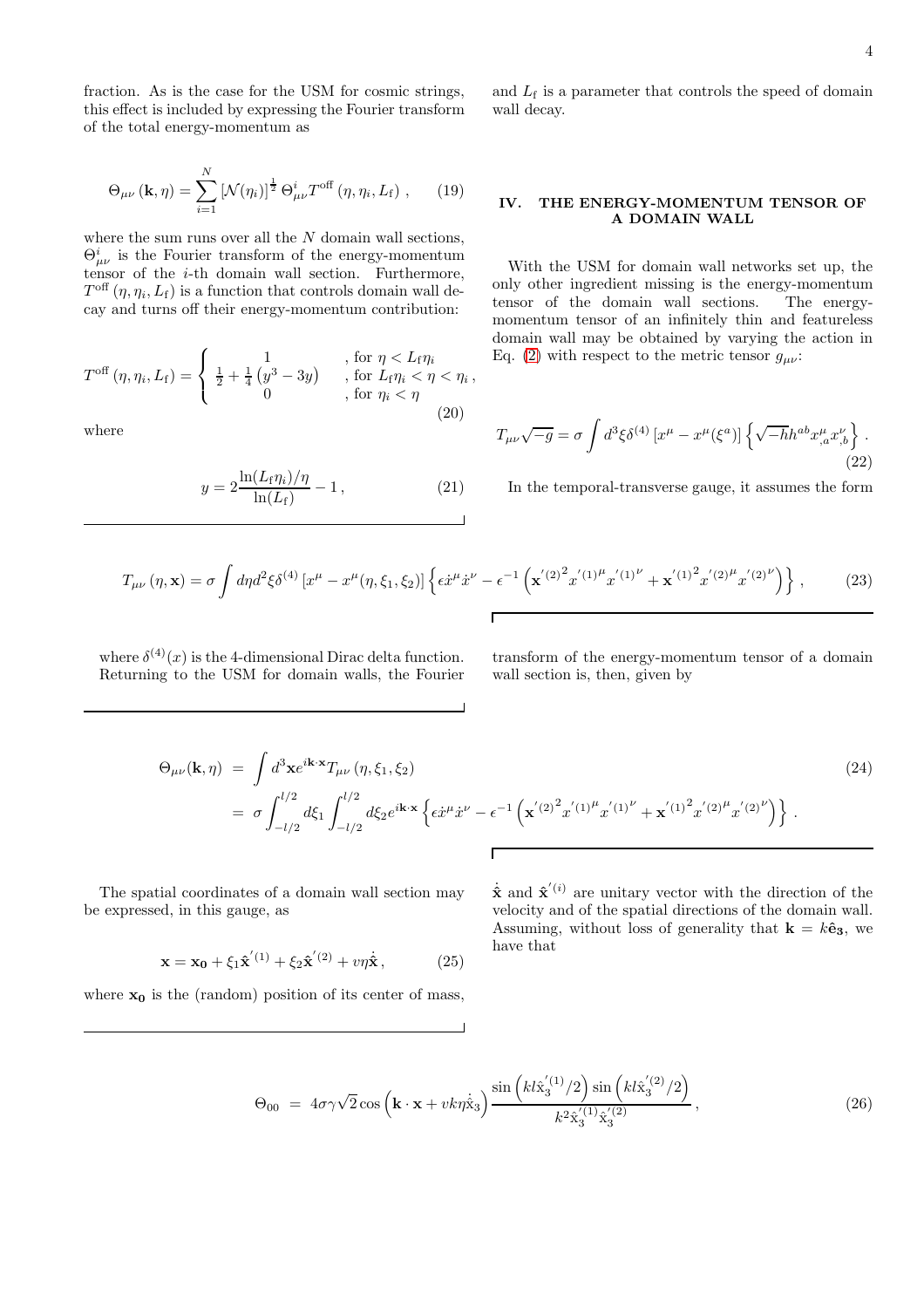$$
\Theta_{ij} = \Theta_{00} \left[ v^2 \dot{\hat{\mathbf{x}}}_i \dot{\hat{\mathbf{x}}}_j - (1 - v^2) \left( \hat{\mathbf{x}}_i^{'(1)} \hat{\mathbf{x}}_j^{'(1)} + \hat{\mathbf{x}}_i^{'(2)} \hat{\mathbf{x}}_j^{'(2)} \right) \right], \tag{27}
$$

where the  $\sqrt{2}$  factor was included to compensate for the fact that we are only considering the real part of  $\Theta_{\mu\nu}(\mathbf{k}, \eta)$ , and  $\dot{\hat{\mathbf{x}}}_j = \dot{\hat{\mathbf{x}}} \cdot \hat{\mathbf{e}}_j$  and  $\hat{\mathbf{x}}_j^{(i)} = \dot{\hat{\mathbf{x}}}^{(i)} \cdot \hat{\mathbf{e}}_j$  are, respectively, the projections of vector  $\dot{\hat{\mathbf{x}}}$  and  $\hat{\mathbf{x}}'$ <sup>(*i*)</sup> along the *j*-th spatial direction (defined by the unitary vector  $\hat{\mathbf{e}}_i$ ).

For this choice of k, the Boltzmann integrator CMB- $FAST$  — which is the basis of CMBACT – requires five components of the energy-momentum tensor [\[19](#page-9-18)]. The first three are the scalar, vector and tensor components of the anisotropic stress, given by:

$$
2\Theta_S = 2\Theta_{33} - \Theta_{11} - \Theta_{22}, \qquad (28)
$$

$$
\Theta_V = \Theta_{13},\tag{29}
$$

$$
\Theta_T = \Theta_{12} \,. \tag{30}
$$

For single domain wall section, these yield

$$
2\Theta_S = \Theta_{00} \left\{ v^2 \left( 3\dot{\hat{x}}_3 \dot{\hat{x}}_3 - 1 \right) - \left( 31 \right) - \left( 1 - v^2 \right) \left( 3\dot{x}_3^{'(1)} \dot{\hat{x}}_3^{(1)} + 3\dot{x}_3^{'(2)} \dot{x}_3^{'(2)} - 2 \right) \right\},
$$
\n(31)

$$
- (1 - v^{2}) \left( 3\hat{x}_{3}^{(1)} \hat{x}_{3}^{(1)} + 3\hat{x}_{3}^{(2)} \hat{x}_{3}^{(2)} - 2 \right) \},
$$
  
\n
$$
\Theta_{V} = \Theta_{00} \left\{ v^{2} \dot{\hat{x}}_{1} \dot{\hat{x}}_{3} - (32)
$$
  
\n
$$
- (1 - v^{2}) \left( \dot{x}_{1}^{(1)} \dot{x}_{3}^{(1)} + \dot{x}_{1}^{(2)} \dot{x}_{3}^{(2)} \right) \right\},
$$
  
\n
$$
\Theta_{T} = \Theta_{00} \left\{ v^{2} \dot{\hat{x}}_{1} \dot{\hat{x}}_{2} - (33)
$$
  
\n
$$
- (1 - v^{2}) \left( \dot{x}_{1}^{(1)} \dot{x}_{2}^{(1)} + \dot{x}_{1}^{(2)} \dot{x}_{2}^{(2)} \right) \right\}.
$$

The remainder components — the velocity field  $\Theta_D$ (given by  $\Theta_D = \Theta_{03}$  for this choice of **k**), and the trace or isotropic pressure  $\Theta = \Theta_{ii}$  — may be obtained from the covariant conservation of energy-momentum:

$$
\dot{\Theta}_D = -2\frac{\dot{a}}{a}\Theta_D - \frac{k^2}{3}\left[\frac{a}{\dot{a}}\left(\Theta_D - \dot{\Theta}_{00}\right) - \Theta_{00} + 2\Theta_S\right] = 0, (34)
$$

$$
\Theta = \frac{a}{\dot{a}}\left(\Theta_D - \dot{\Theta}_{00}\right) - \Theta_{00}. \tag{35}
$$

#### <span id="page-4-0"></span>V. RESULTS AND DISCUSSION

The CMB has a nearly perfect blackbody radiation spectrum [\[30\]](#page-9-19), with an approximately constant temperature accross the sky. For this reason, the basic CMB observables are its anisotropies, characterized by the temperature fluctuations

$$
\Delta(\mathbf{x}, \mathbf{n}, \eta_0) \equiv \frac{|T(\mathbf{x}, \mathbf{n}, \eta_0) - T_{\text{CMB}}|}{T_{\text{CMB}}},
$$
 (36)

where  $x$  is the position of the observer,  $n$  is the line of sight direction, and  $T_{\text{CMB}}$  is the average temperature of the CMB. The contributions of the different angular scales may be separated by doing a decomposition into spherical harmonics

$$
\Delta(\mathbf{n}) = \sum_{\ell m} a_{\ell m} Y_{\ell m}(\mathbf{n}), \qquad (37)
$$

where  $Y_{\ell m}$  are spherical harmonic functions. The angular power spectrum,  $C_{\ell}$ , is defined as

$$
C_{\ell} \equiv \frac{1}{2\ell+1} \sum_{m=-1}^{\ell} \langle a_{\ell m}^* a_{\ell m} \rangle , \qquad (38)
$$

where angled brackets represent an ensemble average.

We calculate the CMB anisotropies generated by domain wall networks by implementing the changes described in Sec. [IV](#page-3-0) to the publicly available CMBACT code (version 4.0). This code is based on CMBFAST which integrates the Einstein and Boltzmann equations using the line of sight method [\[31](#page-9-20)]. CMBACT also computes the the cold dark matter (CDM) linear power spectrum generated by active sources,

$$
P(k) \equiv \left| \delta^2(\mathbf{k}) \right| , \tag{39}
$$

where  $\delta(\mathbf{k})$  is the Fourier transform of the density contrast,

$$
\delta(\mathbf{x}) \equiv \frac{\rho(\mathbf{x}) - \langle \rho \rangle}{\langle \rho \rangle},\tag{40}
$$

 $\rho(\mathbf{x})$  is the matter density at a given position **x**, and  $\langle \rho \rangle$ is its average value.

Our results are found by averaging over 1000 different realizations of a brownian domain wall network. We use the Planck 2015 cosmological parameters —  $\Omega_b^0 h^2 = 0.0225$  and  $\Omega_m^0 h^2 = 0.1427$  for the baryon and matter density parameters, respectively, and  $H_0 =$  $100h \text{ km s}^{-1} \text{Mpc}^{-1}$ , with  $h = 0.6727$ , for the value of the Hubble parameter at the present time — and fix the domain wall tension to  $G \sigma L_0 = 10^{-7}$  (where  $L_0$  is the characteristic lengthscale of the domain wall network at the present time).

In Fig. [1,](#page-5-0) we plot the CDM linear power spectrum generated by domain wall networks along that of cosmic string networks for  $G\mu = G\sigma L_0 = 10^{-7}$  (we use the unaltered CMBACT to obtain the power spectra for cosmic strings). As this figure illustrates, the matter power spectrum generated by domain walls is strongly suppressed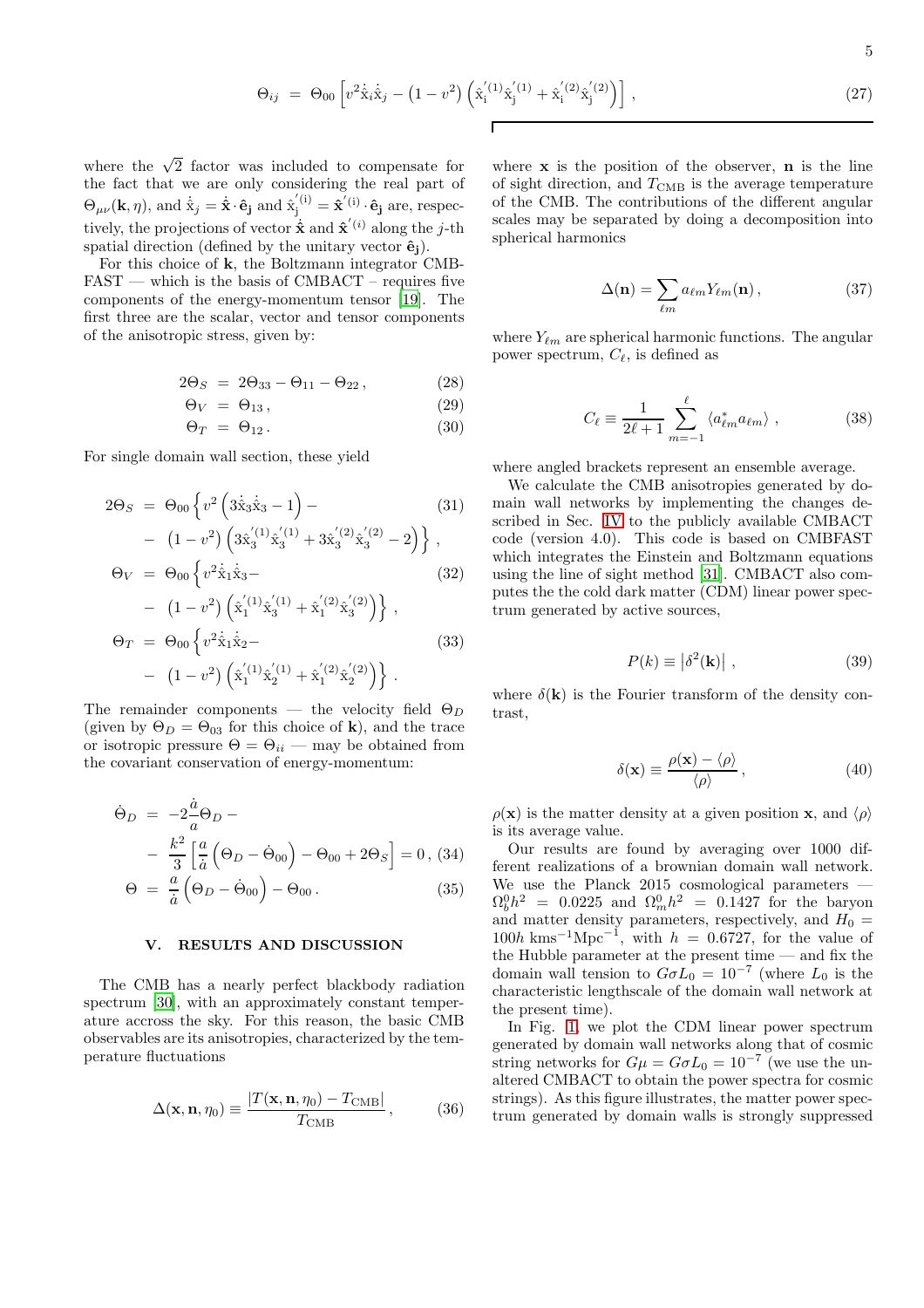

<span id="page-5-0"></span>FIG. 1: Comparison between the linear CDM power spectrum generated by domain wall (purple line) and cosmic string (red line) networks. We have averaged over 1000 realizations of both string and wall networks, and chose  $G\mu = G\sigma L_0 = 10^{-7}$ .



<span id="page-5-1"></span>FIG. 2: Evolution of the linear CDM power spectrum generated by domain wall networks. We include the CDM power spectra generated by domain walls until  $a = 10^{-4}$  (yellow line),  $a = 10^{-3}$  (orange line),  $a = 10^{-2}$  (red line),  $a = 10^{-1}$ (blue line), and  $a = 1$  (purple line). We have averaged over 1000 realizations of domain wall networks, and chose  $G\sigma L_0 = 10^{-7}$ .

on small scales (or large  $k$ ), when compared to that of cosmic strings. Domain walls only become cosmologically relevant at late cosmological times, when the correlation length of the network is large. For this reason, these networks should be expected to contribute mostly to the matter power spectrum on large scales. Fig. [2](#page-5-1) where the evolution of the power spectrum generated by domain wall networks is plotted — shows that this is indeed the case: the dominant contribution to the matter power spectrum at low  $k$  is generated at late cosmological times, while the large k contributions are mostly generated at earlier times (for  $a < 10^{-1}$ ). Note however that, even on large scales, the CDM power spectrum generated by domain walls has an amplitude that is significantly smaller than that generated by cosmic strings. Domain walls have a correlation length that is slightly larger than that of cosmic strings at late times, which corresponds to a smaller energy density at the present time if  $G\mu = G\sigma L_0$ . This difference accounts for a factor of about 2 in the amplitude of the CDM power spectrum. However, the observed difference is slightly larger because cosmic strings become cosmologically relevant

6

These differences in the shapes of the matter power spectra generated by domain walls and cosmic strings must necessarily translate into significant differences in the CMB signatures of these defects. In Fig. [3,](#page-6-0) we plot the TT, EE, TE and BB angular power spectra generated by domain wall networks along that generated by cosmic strings. First of all, the overall magnitude of the angular power spectra generated by domain wall networks on large angular scales (or small  $\ell$ ) is lower than that of cosmic strings. Moreover, the strong suppression of the CDM power spectrum on small scales also results in a significantly reduced angular power spectra at large  $\ell$ when compared to that of cosmic string networks. In particular, the peak that is observed in the cosmic string temperature power spectrum at intermediate scales is absent in the case domain walls. Unlike cosmic strings which exhibit the aforementioned peak around  $\ell \sim 200$  domain walls contribute to the temperature power spectrum mostly on large scales. For domain walls, then, the multipole modes around  $\ell = 2$  have the highest constraining power on their fractional contribution to the observed temperature power spectrum. Note that the uncertainties at low  $\ell$  are very large due to cosmic variance. For this reason, as discussed in [\[33\]](#page-9-21), observational data allows, on large angular scales, for a fractional contribution of cosmic strings to the TT power spectrum around ten times larger than the upper limit obtained using the full data set (which is more constraining mainly due to the peak located at intermediate angular scales, where the observational uncertainties are very small). Current Planck data allows for a fractional contribution of cosmic strings of about  $1-2\%$  [\[10](#page-9-1), [32\]](#page-9-22), and therefore one may conclude that the upper limit for the fractional contribution of cosmic strings in the TT channel using low  $l$  data only should be around 10-20%. One should expect the maximum contribution of domain walls to the TT power spectrum allowed by observational data to be similar to that allowed for cosmic strings at large scales. By taking the conservative approach and assuming the fractional contribution of domain walls to temperature power spectrum at  $l = 2$  to be around 20%, we obtain a constraint on the domain wall mass per unit area of  $\sigma$  < 3.52 × 10<sup>-5</sup> kg m<sup>-2</sup>, which corresponds to a constraint on the domain wall-forming symmetry breaking scale of  $n < 0.92$  MeV. This estimate, despite being conservative, is in good agreement with the Zel'dovich bound  $[2]$  — which constrained η to be smaller than 1 MeV and even constitutes a slight improvement. Note however that the large cosmic variance associated to the CMB anisotropies generated by standard domain wall networks on large cosmological scales must necessarily be dealt with in a more rigorous study.

The aforementioned overall suppression of the temperature power spectra of domain walls (that becomes more accentuated with increasing  $\ell$ ) is also observed in the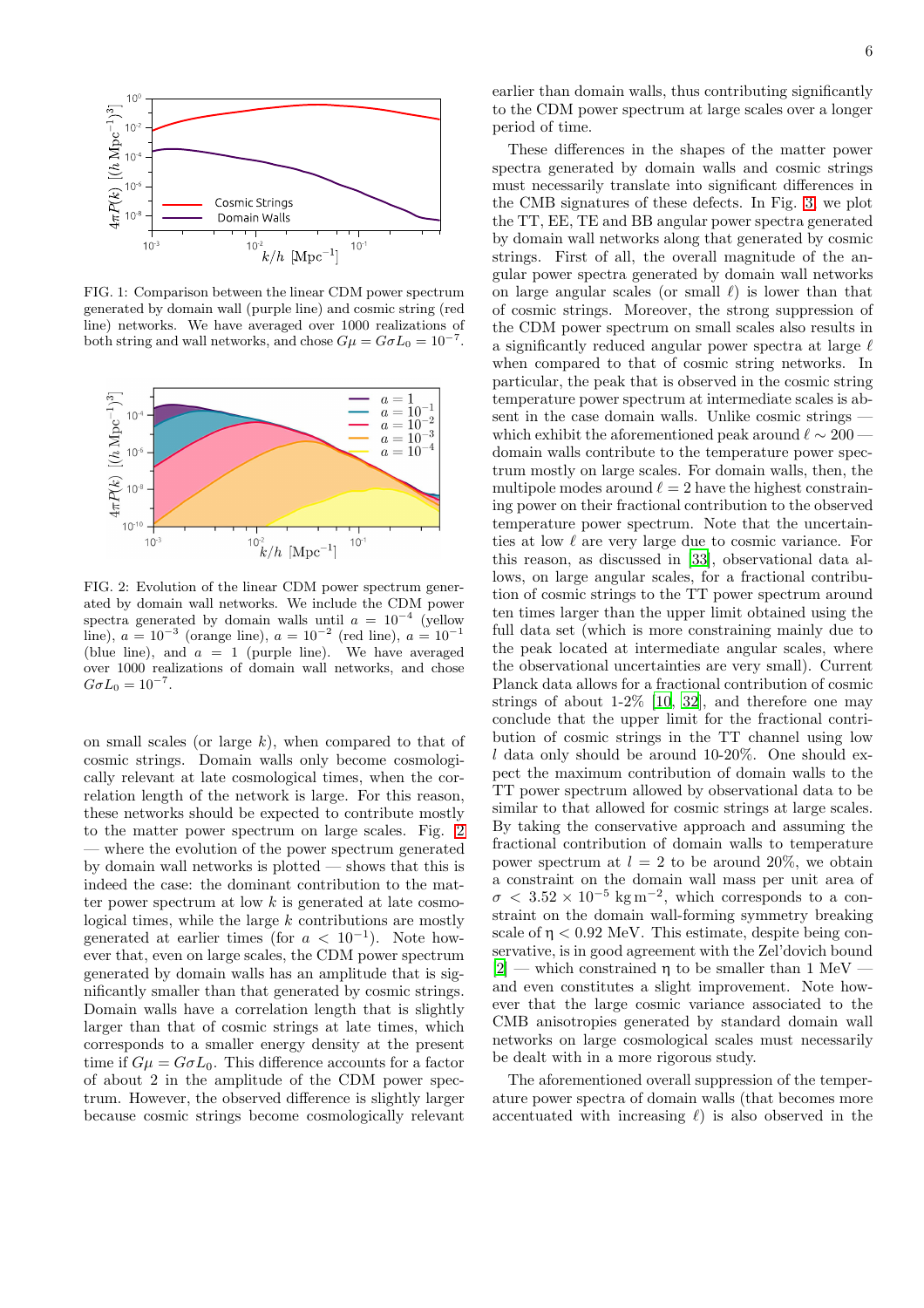

<span id="page-6-0"></span>FIG. 3: Comparison between the angular power spectra generated by domain wall (purple lines) and by cosmic string (red lines) networks. From top to bottom, we plot the TT, EE, TE and BB power spectra, as a function of the multipole moment  $\ell$ . The left, middle and right panels represent the scalar, vector and tensor components, respectively. In the case of the TE power spectra, we chose to plot the absolute value and we use a dashed line to represent the parts in which  $C_{\ell}$  is negative. We have averaged over 1000 realizations of both string and wall networks, and chose  $G\mu = G\sigma L_0 = 10^{-7}$ .

polarization power spectra, and it is slightly more accentuated on large scales in the EE and BB channels. However, since the upper bounds on  $G \sigma L_0$  are less stringent than those on  $G\mu$ , the contribution of domain walls to the polarization power spectrum at large scales may in fact be significant. In Fig. [4,](#page-7-1) we plot the total BB power spectrum generated by domain wall networks and cosmic string networks that have the maximum fractional contribution to the TT power spectrum allowed by current observational data. We chose  $\sigma = 3.52 \times 10^{-5}$  kg m<sup>-2</sup> (or equivalently  $G\sigma L_0 = 5.6 \times 10^{-6}$  for the domain wall networks, and the weakest constraint on cosmic string tension obtained using Planck data [\[32](#page-9-22)],  $G\mu = 2.4 \times 10^{-7}$ (which corresponds to the constraint on Abelian-Higgs strings). This figure shows that the B-mode polarization signal generated by domain wall networks that have a fractional contribution to the temperature power spectrum that is close to the allowed observational limit may dominate over that generated by cosmic strings (and the same is also true for the EE signal). The TT, EE and TE signals generated by topological defects are expected to be subdominant, when compared to that generated by primordial fluctuations. However, their contribution in the B-mode channel may be dominant, due to the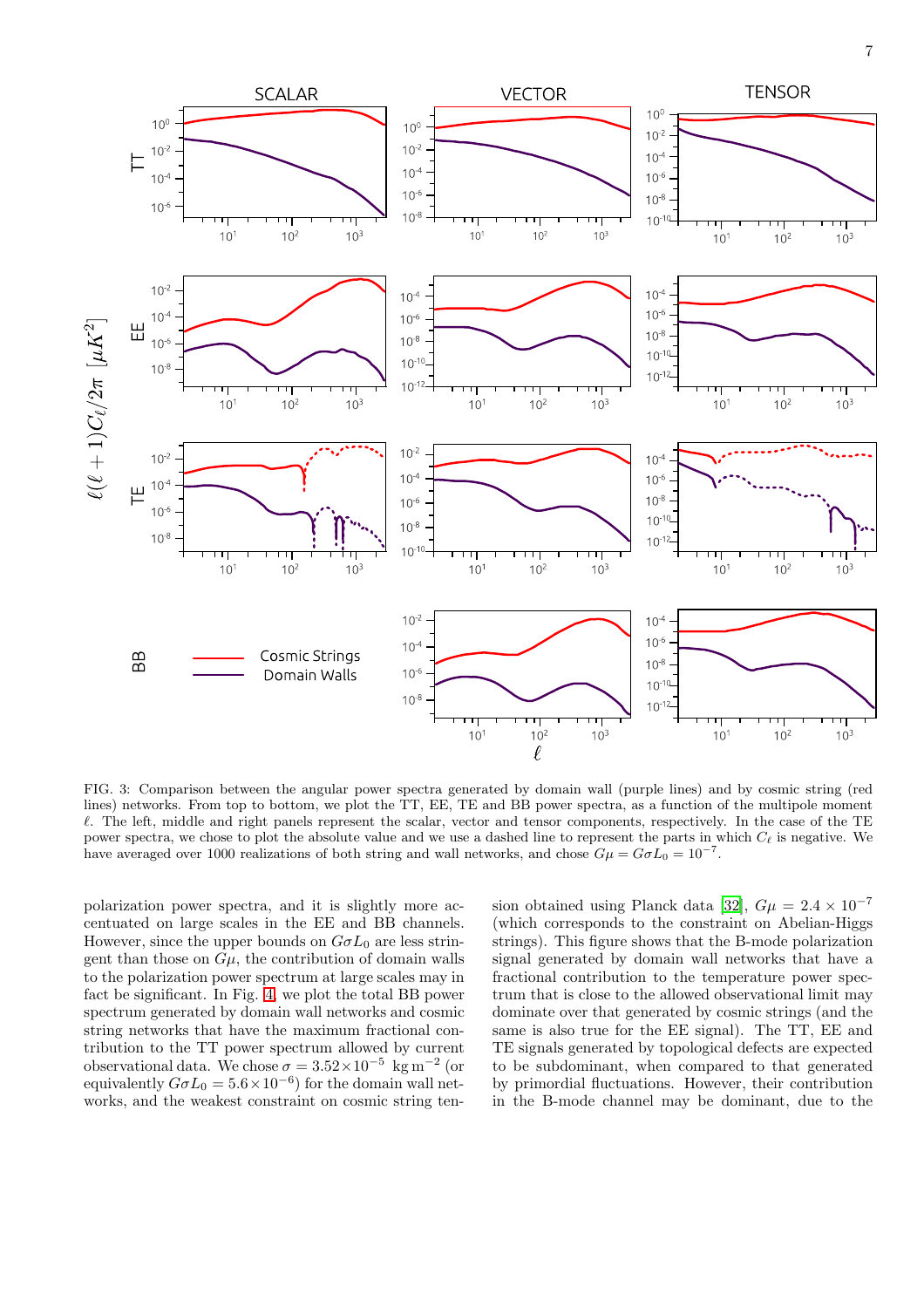

<span id="page-7-1"></span>FIG. 4: Comparison between the total BB power spectra generated by domain wall (purple line) and cosmic string (red line) networks with the maximum tension allowed by current observational data. For domain walls, we have used the upper limit obtained in this paper  $G\sigma L_0 = 5.6 \times 10^{-6}$ , while for cosmic string we took the upper limit obtained using Planck data  $G\mu = 2.4 \times 10^{-7}$  [\[32](#page-9-22)]. We have averaged over 1000 realizations of both string and wall networks.

presence of a vector component contribution that is absent in inflationary scenarios. Our results seem to indicate, therefore, that domain walls could be the dominant contributor in the BB channel for low multipole modes. Moreover, the fact that domain walls and cosmic strings have spectra with different shapes and that these defects contribute mostly at different scales should, in principle, allow to distinguish between these contributions if a signal is detected.

As is the case for the matter power spectrum, the dominant contributions to the CMB anisotropies are generated in the matter era. In Fig. [5,](#page-8-7) we plot the evolution of the TT, EE, TE and BB power spectra generated by a domain wall network. These plots show that domain walls contribute to the temperature anisotropies on progressively larger angular scales (or lower multipoles) as time progresses and their correlation length increases (as was the case for the CDM power spectrum). For the polarization power spectra, however, the picture that emerges is slightly different. Polarization may be created in two narrow windows in the history of the universe: very close to recombination and during the reionization epoch (because it requires the presence of a temperature quadrupole and the universe to be ionized). Fig. [5](#page-8-7) illustrates this fact: most of the contributions to the small scale peak are generated around the last scattering epoch (while  $a \sim 10^{-3}$ ), while the large scale (dominant) peak is mostly generated at more recent cosmological times, around the time the scale factor was  $a \sim 10^{-1}$ .

#### <span id="page-7-0"></span>VI. CONCLUSIONS

In this paper, we have expanded CMBACT to allow for the numerical computation of the CMB anisotropies generated by domain wall networks. This was done by adapting the USM for cosmic strings in order to also allow for the description domain wall networks, and by implementing the necessary changes on CMBACT (version 4.0). Note that, within this framework, the VOS model is used to set the correlation length and average velocity of the domain wall sections. This phenomenological model includes the essential aspects of domain wall dynamics, and it has the advantage of having two free parameters that may be used to calibrate the model in order to describe different types of domain wall networks. Our approach, thus, has the advantage of not being limited to a specific domain wall scenario.

We have also used this tool to study the angular power spectra generated by standard domain wall networks, in both the temperature and polarization channels, and to derive a conservative constraint on the energy scale of formation of the domain wall network of  $\eta < 0.92$  MeV. Note, however, that this only applies to standard domain wall networks. Other domain wall scenarios — such as networks whose dynamics is friction-dominated or domain wall networks with junctions — would be characterized by a smaller correlation length. L determines in which multipole mode the networks contribute dominantly to the temperature power spectrum. One should therefore expect constraints on non-standard networks to be stronger than the one obtained here, since they would be constrained by higher multipole modes which have smaller observational uncertainties and which are less affected by cosmic variance. The study of these different scenarios will be the subject of future work.

Note: While this manuscript was in preparation, results related to the ones presented here appeared in Ref. [\[34\]](#page-9-23). The shape of the power spectra obtained in this work seems to be in good qualitative agreement with our results and the constraint on η presented by the authors is very similar to the one we have obtained. However, their constraint on  $\sigma$  is four orders of magnitude smaller than the constraint we have obtained and it seems to be inconsistent with their upper limit of η.

#### Acknowledgments

L.S. is supported by FCT through the grant SFRH/BPD/76324/2011. P.P.A. is supported by Fundação para a Ciência e a Tecnologia (FCT, Portugal) FCT Research contracts of reference IF/00863/2012. Funding of this work was also provided by the FCT grant UID/FIS/04434/2013.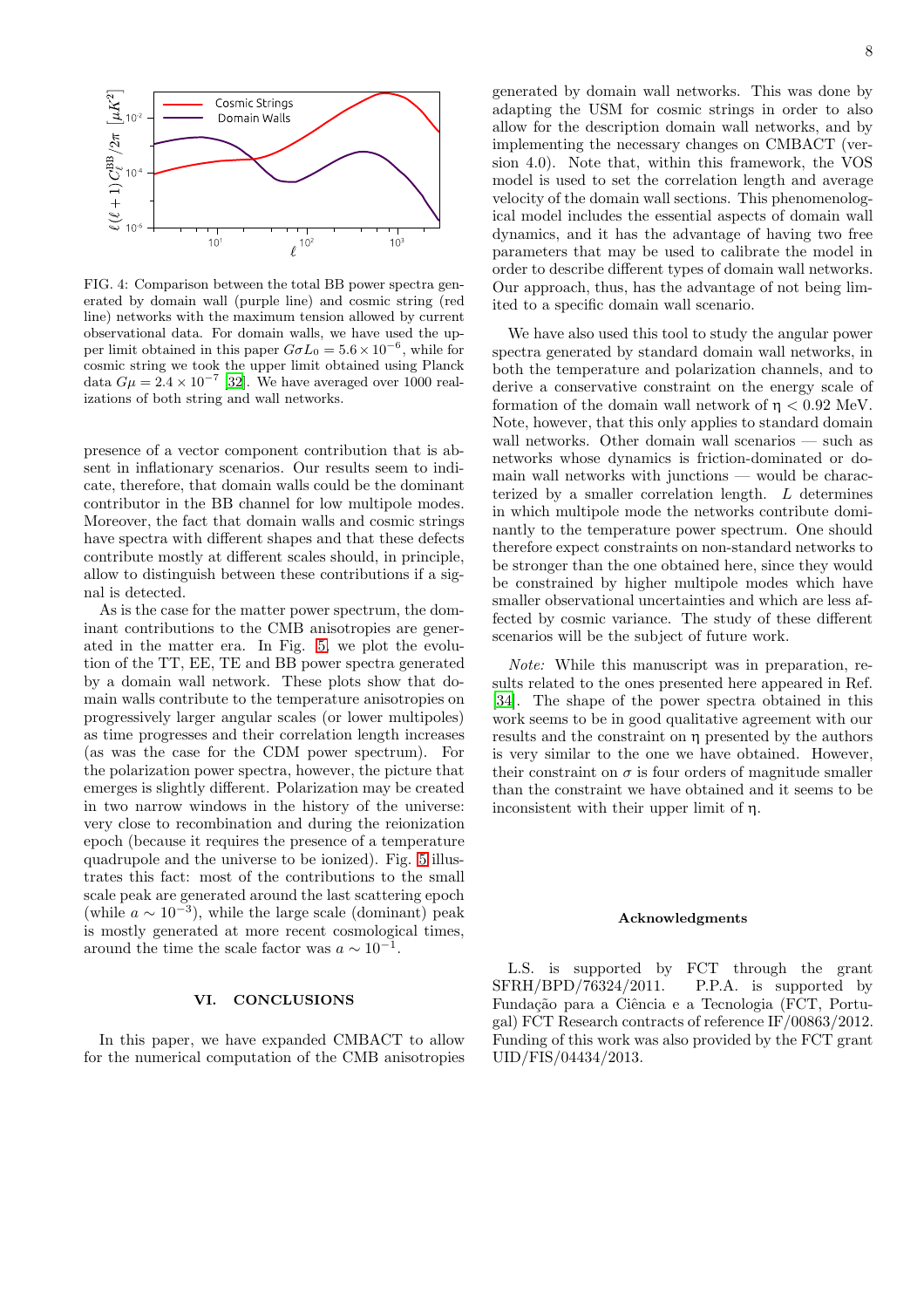

<span id="page-8-7"></span>FIG. 5: Evolution of the angular power spectrum generated by domain wall networks. From top to bottom, we plot the TT, EE, TE and BB power spectra, as a function of the multipole moment  $\ell$ . The left, middle and right panels represent the scalar, vector and tensor components, respectively. In each of the plots we include the angular power spectra generated by domain walls until  $a = 10^{-4}$  (yellow line),  $a = 10^{-3}$  (orange line),  $a = 10^{-2}$  (red line),  $a = 10^{-1}$  (blue line), and  $a = 1$  (purple line). In the case of the TE power spectra, we chose to plot the absolute value and we use a dashed line to represent the parts in which  $C_{\ell}$  is negative. We have averaged over 1000 realizations domain wall networks, and chose  $G\sigma L_0 = 10^{-7}$ .

- <span id="page-8-0"></span>[1] A. Vilenkin and E. Shellard, Cosmic strings and other topological defects, Cambridge monographs on mathematical physics (Cambridge University Press, 2000), ISBN 9780521654760.
- <span id="page-8-1"></span>[2] Y. B. Zeldovich, I. Y. Kobzarev, and L. B. Okun, Zh. Eksp. Teor. Fiz. 67, 3 (1974).
- <span id="page-8-2"></span>[3] M. Bucher and D. N. Spergel, Phys.Rev. D60, 043505 (1999), astro-ph/9812022.
- <span id="page-8-3"></span>[4] P. P. Avelino, C. Martins, J. Menezes, R. Menezes,

and J. Oliveira, Phys.Rev. D73, 123519 (2006), astroph/0602540.

- <span id="page-8-6"></span>[5] P. P. Avelino, C. Martins, J. Menezes, R. Menezes, and J. Oliveira, Phys.Rev. D78, 103508 (2008), 0807.4442.
- <span id="page-8-4"></span>[6] L. Sousa and P. P. Avelino, Phys.Lett. B689, 145 (2010), 0911.3902.
- <span id="page-8-5"></span>[7] K. A. Olive, M. Peloso, and J.-P. Uzan, Phys.Rev. D83, 043509 (2011), 1011.1504.
- [8] T. Chiba and M. Yamaguchi, JCAP 1103, 044 (2011),